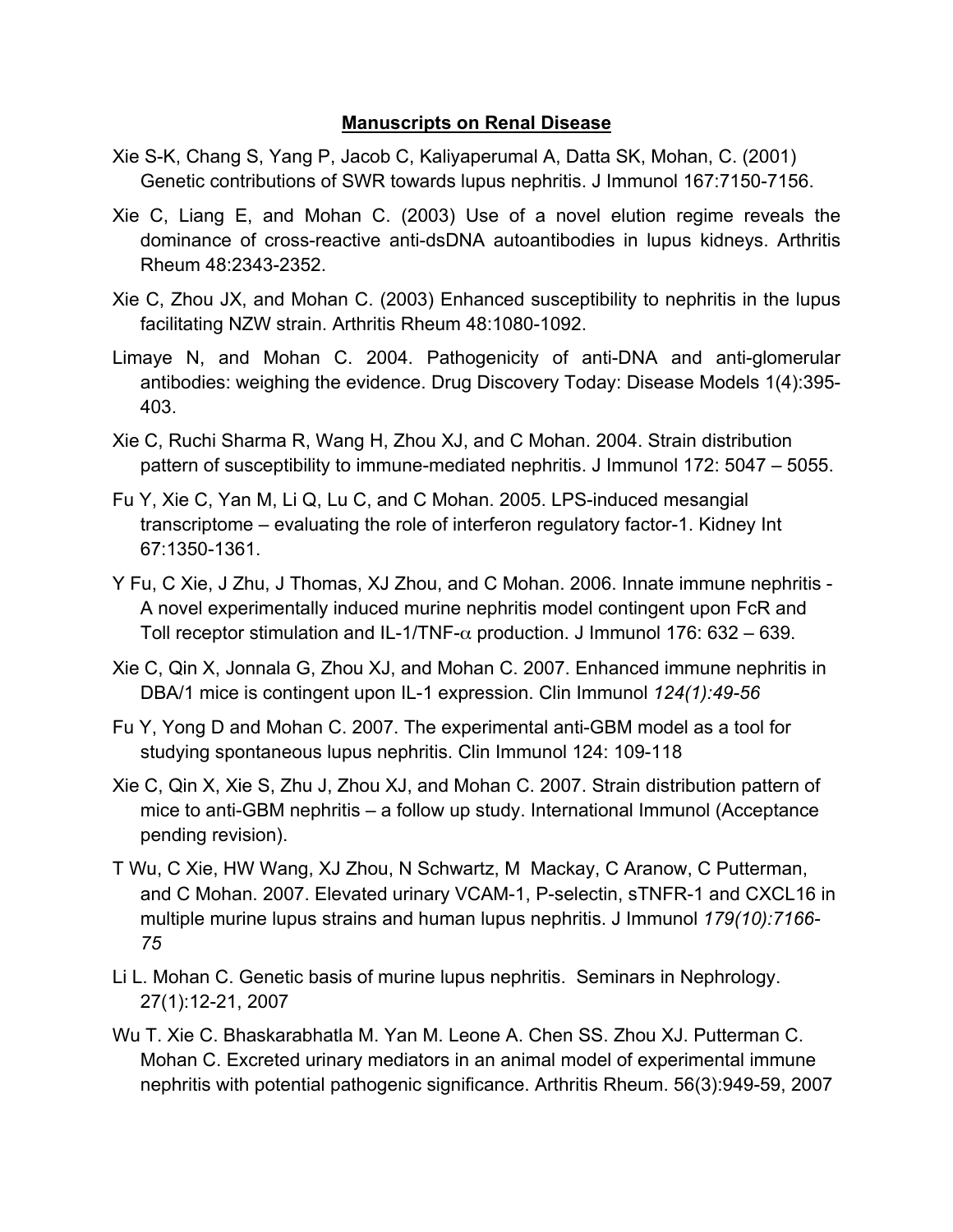- Wu TF, Mohan C. Three pathogenic determinants in immune nephritis anti-glomerular antibody specificity, innate triggers and host genetics. Frontiers in Bioscience 12: 2207-2211, 2007
- C Xie, ZSM Rahman, S Xie, J Zhu, Y Du, X Qin, H Zhou, XJ Zhou, and C Mohan. 2008. Strain distribution pattern of immune nephritis – a follow-up study. International Immunol 20(6):719-728.
- Kui Liu, Quan-Zhen Li, Anna-Karin Abelson, Elena Sánchez, Jennifer A. Kelly, et al, and Mohan C. 2009. Kallikreins as disease genes in lupus and anti-glomerular antibodyinduced nephritis. J Clin Invest 119(4): 911-923
- Quan-Zhen Li, Jinchun Zhou, Ru Yang, Mei Yan, Qiu Ye, Kui Liu, Nancy Liu, Xinli Shao, Li Li, Ward Wakeland, and Chandra Mohan. 2009. The lupus susceptibility gene kallikrein down-modulates antibody-mediated glomerulonephritis. Genes Immunity 10(5):503-8.
- Anna-Marie Fairhurst, Chun Xie, Yuyang Fu, Andrew Wang Christopher Boudreaux, Xin J Zhou, Ricardo Cibotti, Anthony Coyle, John E Connolly, Edward K. Wakeland, Chandra Mohan. 2009. Type I interferons produced by resident renal cells may promote end-organ disease in autoantibody-mediated glomerulonephritis. J Immunol (183(10):6831-8
- Tianfu Wu, Yuyang Fu, Deirdre Brekken, Columbine Che, Noa Schwartz, Ho Bing Oei, Xin J Zhou, Chul Ahn, Chaim Putterman and Chandra Mohan. 2010. Urine proteome scans uncover total urine protease as a potential marker of lupus nephritis. J Immunol 184(4):2183-93; PMID: 20065116
- Y Du and Mohan. 2010. Pathogenesis of lupus nephritis. Book Chapter in "Systemic Lupus Erythematosus" by R. Lahita. 2010.
- Lu H. Zhen J. Wu T. Peng A. Ye T. Wang T. Yu X. Vaziri ND. Mohan C. Zhou XJ. Superoxide dismutase mimetic drug tempol aggravates anti-GBM antibody-induced glomerulonephritis in mice. Am J Physiol 299(2):F445-52, 2010
- Xie C, Liu K, Fu Y, Qin X, Jonnal G, Wang HW, Zhou XJ, Maldonado M, and C. Mohan. 2010. The chemokine RANTES is absolutely required for autoantibody induced glomerulonephritis. J Clin Immunol, DOI 10.1007/s10875-010-9470-x
- Peng A. Wu T. Zeng C. Rakheja D. Zhu J. Ye T. Hutcheson J. Vaziri ND. Liu Z. Mohan C. Zhou XJ. Adverse effects of simulated hyper- and hypo-phosphatemia on endothelial cell function and viability. PLoS ONE 6(8):e23268, 2011.
- Sandeep Singh, Tianfu Wu, Chun Xie, Kamala Vanarsa, Tina Mahajan, Ho Bing Oei, Chul Ahn, Joseph Zhou, Chaim Putterman, Ramesh Saxena and Chandra Mohan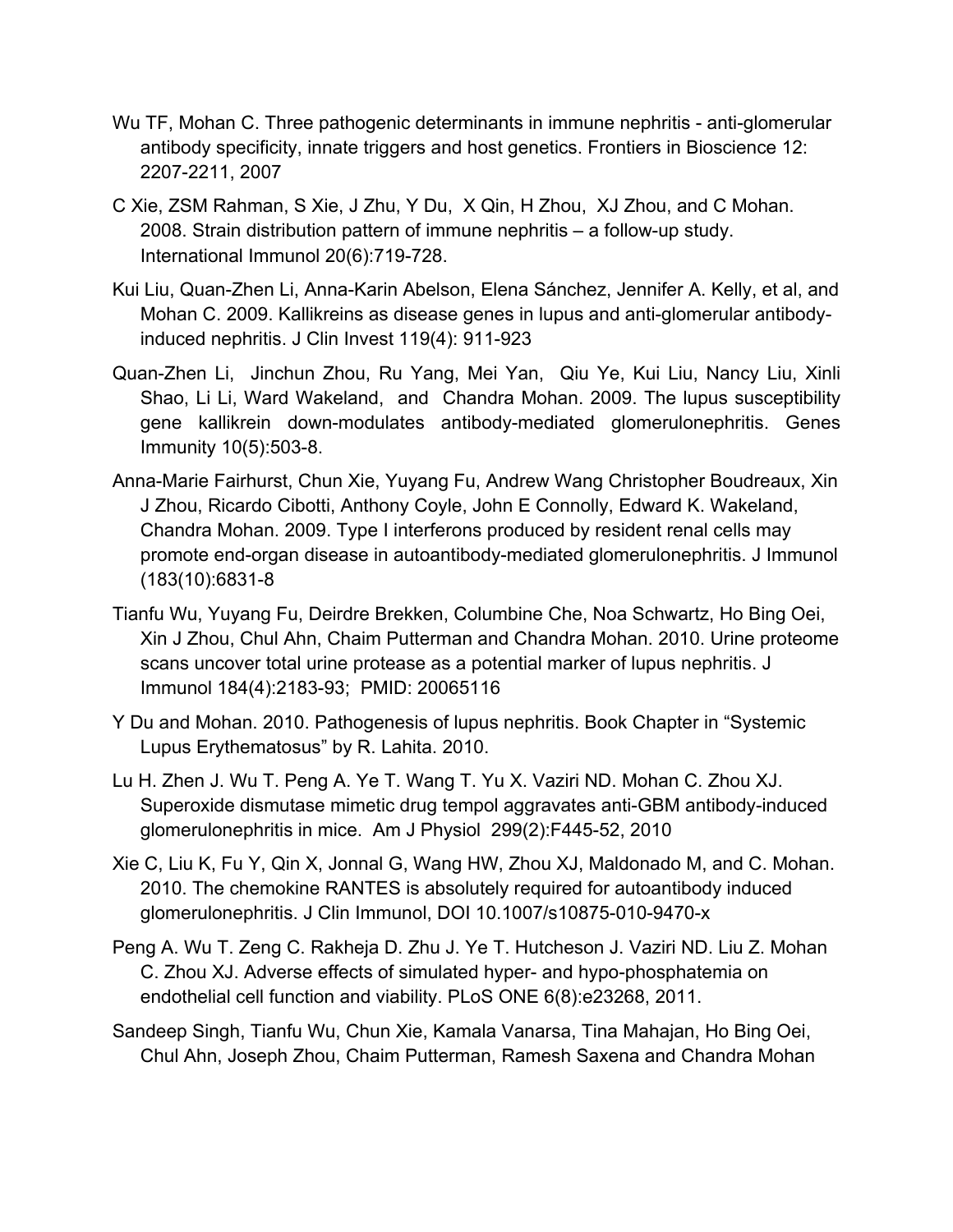Urine VCAM1 as a marker of renal pathology activity index in lupus nephritis. Arthritis Research & Therapy 2012, 13;14(4):R164.

- Ramesh Saxena, Tina Mahajan, Chandra Mohan. Lupus nephritis: current update. Arthritis Research & Therapy 2011, 13:240.
- Peng A. Ye T. Rakheja D. Tu Y. Wang T. Du Y. Zhou JK. Vaziri ND. Hu Z. Mohan C. Zhou XJ. The green tea polyphenol (-)-epigallocatechin-3-gallate ameliorates experimental immune-mediated glomerulonephritis. Kidney International. 80(6):601- 11, 2011.
- Ozaltin F, Li B, Rauhauser A, An SW, Soylemezoglu O, Gonul II, Taskiran EZ, Ibsirlioglu T, Korkmaz E, Bilginer Y, Duzova A, Ozen S, Topaloglu R, Besbas N, Ashraf S, Du Y, Liang C, Chen P, Lu D, Vadnagara K, Arbuckle S, Lewis D, Wakeland B, Quigg RJ, Ransom RF, Wakeland EK, Topham MK, Bazan NG, Mohan C, Hildebrandt F, Bakkaloglu A, Huang CL, Attanasio M. DGKE Variants Cause a Glomerular Microangiopathy That Mimics Membranoproliferative GN. J Am Soc Nephrol. 2012 Dec 28.
- Wu T, Mohan C. Lupus nephritis alarmins may sound the alarm? Arthritis Res Ther. 2012 Dec 31;14(6):129.
- Xinli Shao, Ru Yang, Mei Yan, Yajuan Li, Yong Du, Indu Ramin, Bo Zhang,Ward Wakeland, Peter Igarashi, Chandra Mohan<sup>\*</sup>, Quan-Zhen Li<sup>\*</sup> (\* co-senior authors). Inducible expression of kallikrein in renal tubular cells protect mice from spontaneous lupus nephritis. 2012 Arthritis Rheum 2012 Dec 28. doi: 10.1002/art.37798.
- Yong Du, Shion An, Li Liu, Ralph P Mason, Li Li, Xin J. Zhou , Chandra Mohan. Serial non-invasive monitoring of renal disease following immune-mediated injury using near-infrared optical imaging. 2012 PLOS ONE, E43941.doi:10.1371/journal.pone.0043941
- Chun Xie, Yong Du , Kirthi Kumar, Li Li, Jie Han, Kui Liu, Xin J Zhou, and Chandra Mohan. Lupus prone strains vary in susceptibility to antibody-mediated end organ disease. Genes & Immunity 2013 Feb 7. doi: 10.1038/gene.2012.57.
- Li Y, Raman I, Du Y, Yan M, Min S, Yang J, Fang X, Li W, Lu J, Zhou XJ, Mohan C\*, Li QZ\*. Kallikrein transduced mesenchymal stem cells protect against anti-GBM disease and lupus nephritis by ameliorating inflammation and oxidative stress. PLoS One. 2013 Jul 23;8(7):e67790. (\*Co-senior authors)
- Guiyang Hao; Yong Du; Joseph Zhou; Orhan K. Öz; Chandra Mohan\*; Xiankai Sun\*. (\*Co-senior authors). Longitudinal Non-invasive Assessment of Antibody Induced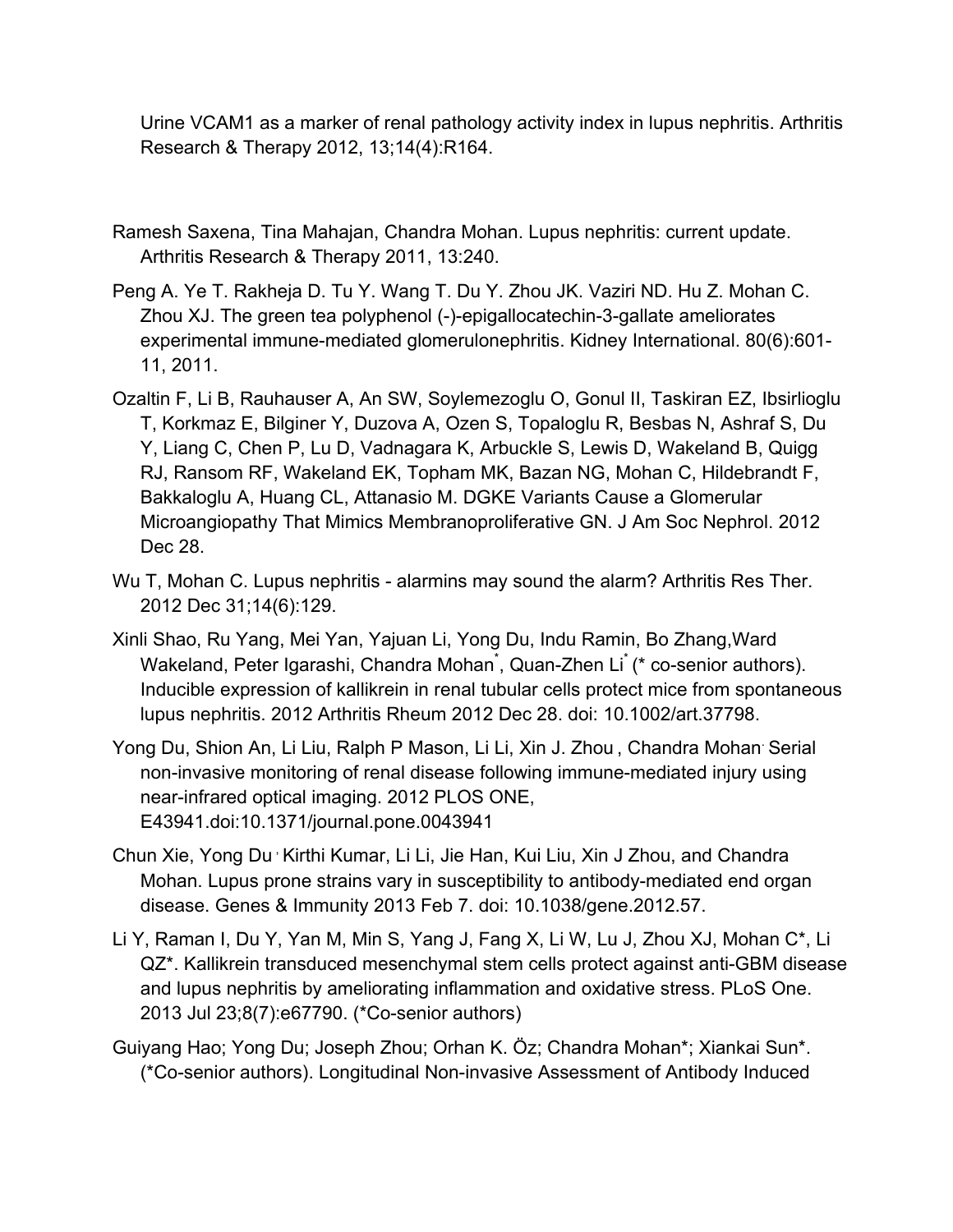Nephritis in Mice using Positron Emission Tomography. PLOS One, 2013;8(2):e57418.

- Wu T, Du Y, Han J, Singh S, Xie C, Guo Y, Zhou XJ, Ahn C, Saxena R, Mohan C. Urinary Angiostatin - a novel marker of renal pathology chronicity in lupus nephritis. Mol Cell Proteomics. 2013 Jan 23. [Epub ahead of print]
- Wang S, Qin L, Wu T, Deng B, Sun Y, Hu D, Mohan C, Zhou XJ, Peng A. Elevated cardiac markers in chronic kidney disease as a consequence of hyperphosphatemiainduced cardiac myocyte injury. Med Sci Monit. 2014 Oct 25;20:2043-53. doi: 10.12659/MSM.890909.
- Li Y, Li W, Liu C, Yan M, Raman I, Du Y, Fang X, Zhou XJ, Mohan C, Li QZ. Delivering Oxidation Resistance-1 (OXR1) to Mouse Kidney by Genetic Modified Mesenchymal Stem Cells Exhibited Enhanced Protection against Nephrotoxic Serum Induced Renal Injury and Lupus Nephritis. J Stem Cell Res Ther. 2014 Sep 10;4(9). pii: 231.
- Hutcheson J, Ye Y, Han J, Arriens C, Saxena R, Li QZ, Mohan C, Wu T. Resistin as a potential marker of renal disease in lupus nephritis. Clin Exp Immunol. 2015 Mar;179(3):435-443. doi: 10.1111/cei.12473
- Mohan C, Putterman C. Genetics and pathogenesis of systemic lupus erythematosus and lupus nephritis. Nat Rev Nephrol. 2015 Mar 31. doi: 10.1038/nrneph.2015.33. [Epub ahead of print] Review.PMID: 25825084
- Li M, Du Y, Zhao F, Zeng J, Mohan C, Shih WC. Reagent- and separation-free measurements of urine creatinine concentration using stamping surface enhanced Raman scattering (S-SERS).Biomed Opt Express. 2015 Feb 19;6(3):849-58. doi: 10.1364/BOE.6.000849. eCollection 2015 Mar 1.PMID: 25798309 Free PMC Article
- Ye T, Zhen J, Du Y, Zhou JK, Peng A, Vaziri ND, Mohan C, Xu Y, Zhou XJ. Green tea polyphenol (-)-epigallocatechin-3-gallate restores nrf2 activity and ameliorates crescentic glomerulonephritis. PLoS One. 2015 Mar 18;10(3):e0119543. doi: 10.1371/journal.pone.0119543. eCollection 2015.PMID: 25785827 Free PMC Article
- Du Y, Sanam S, Kate K, Mohan C. Animal Models of Lupus and Lupus Nephritis. Curr Pharm Des. 2015 Mar 16. PMID: 25777751
- Wang L, Wu J, Cheng JF, Liu XY, Ma F, Guo LH, Xu JM, Wu T, Mohan C, Peng A, Xu HX, Song YX. Diagnostic value of quantitative contrast-enhanced ultrasound (CEUS) for early detection of renal hyperperfusion in diabetic kidney disease. J Nephrol. 2015 Feb 25. PMID: 25712236
- Wang L, Wu J, Cheng JF, Liu XY, Ma F, Guo LH, Xu JM, Wu T, Mohan C, Peng A, Xu HX, Song YX. Diagnostic value of quantitative contrast-enhanced ultrasound (CEUS) for early detection of renal hyperperfusion in diabetic kidney disease. J Nephrol. 2015 Feb 25. PMID: 25712236